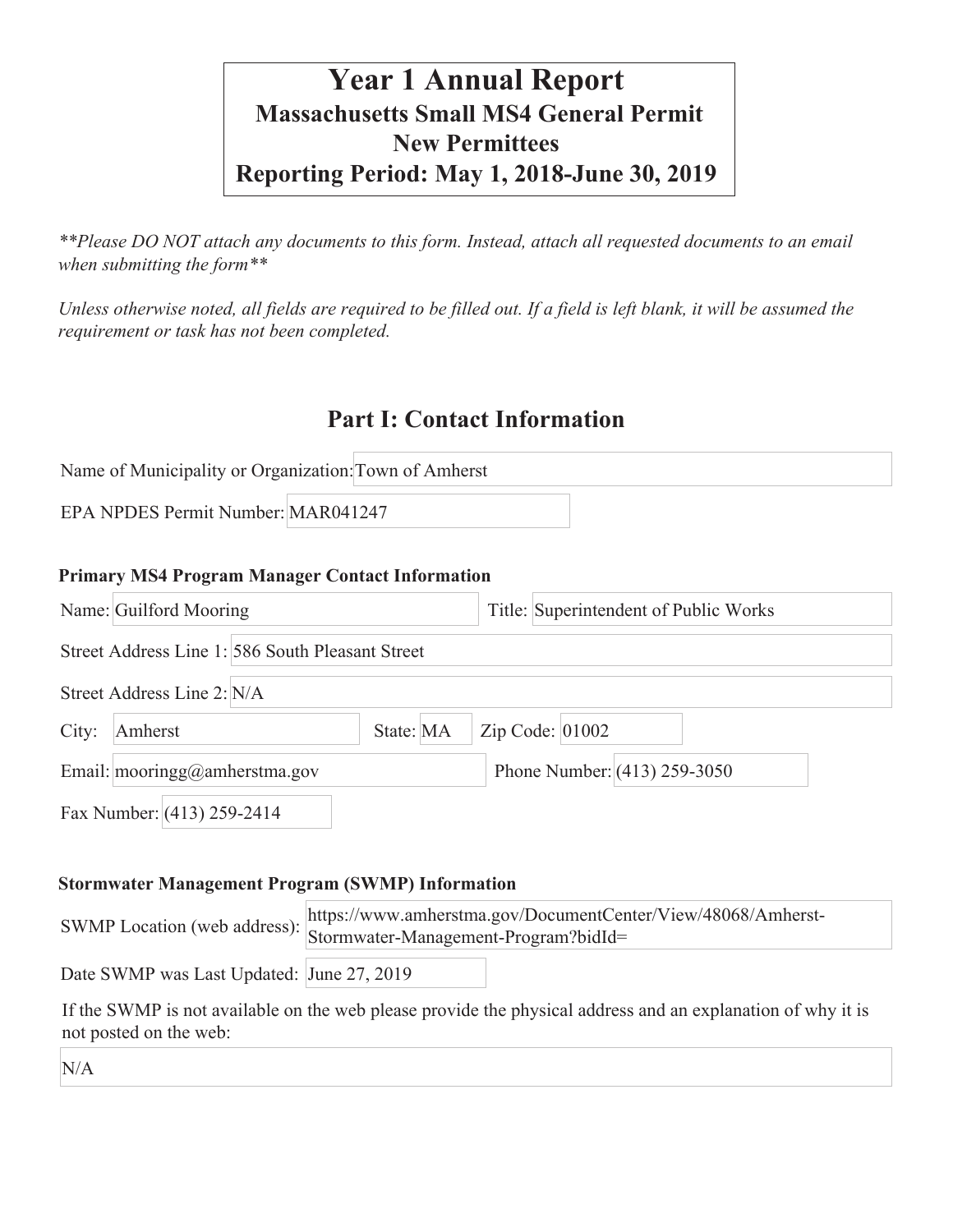## **Part II: Self Assessment**

*Check off all requirements below that have been completed. By checking each box you are certifying that you have completed that permit requirement fully. If you have not completed a requirement leave the box unchecked. Additional information will be requested in later sections.* 

Year 1 Requirements

 $\boxtimes$  Develop and begin public education and outreach program

#### Annual Requirements

- $\boxtimes$  Annual opportunity for public participation in review and implementation of SWMP
- $\boxtimes$  Comply with State Public Notice requirements
- $\boxtimes$  Keep records relating to the permit available for 5 years and make available to the public
- Properly store and dispose of catch basin cleanings and street sweepings so they do not discharge to receiving waters

Use the box below to input additional details on any unchecked boxes above or any additional information you would like to share as part of your self assessment:

All street sweeping and catch basin cleaning debris is disposed of at the Amherst Town Landfill on Belchertown Road. The storage area is more than 1,000 feet from any stormwater system catch basin or receiving water.

The Town of Amherst discontinued the use of sand on icy roads in 2014, which has greatly reduced the amount of street sweeping debris deposited at the Town Landfill. The Town also has a Beneficial Use Determination (BUD) with the MassDEP to reuse the sand to grade the Old Landfill (located on the southern side of Belchertown Road) when needed.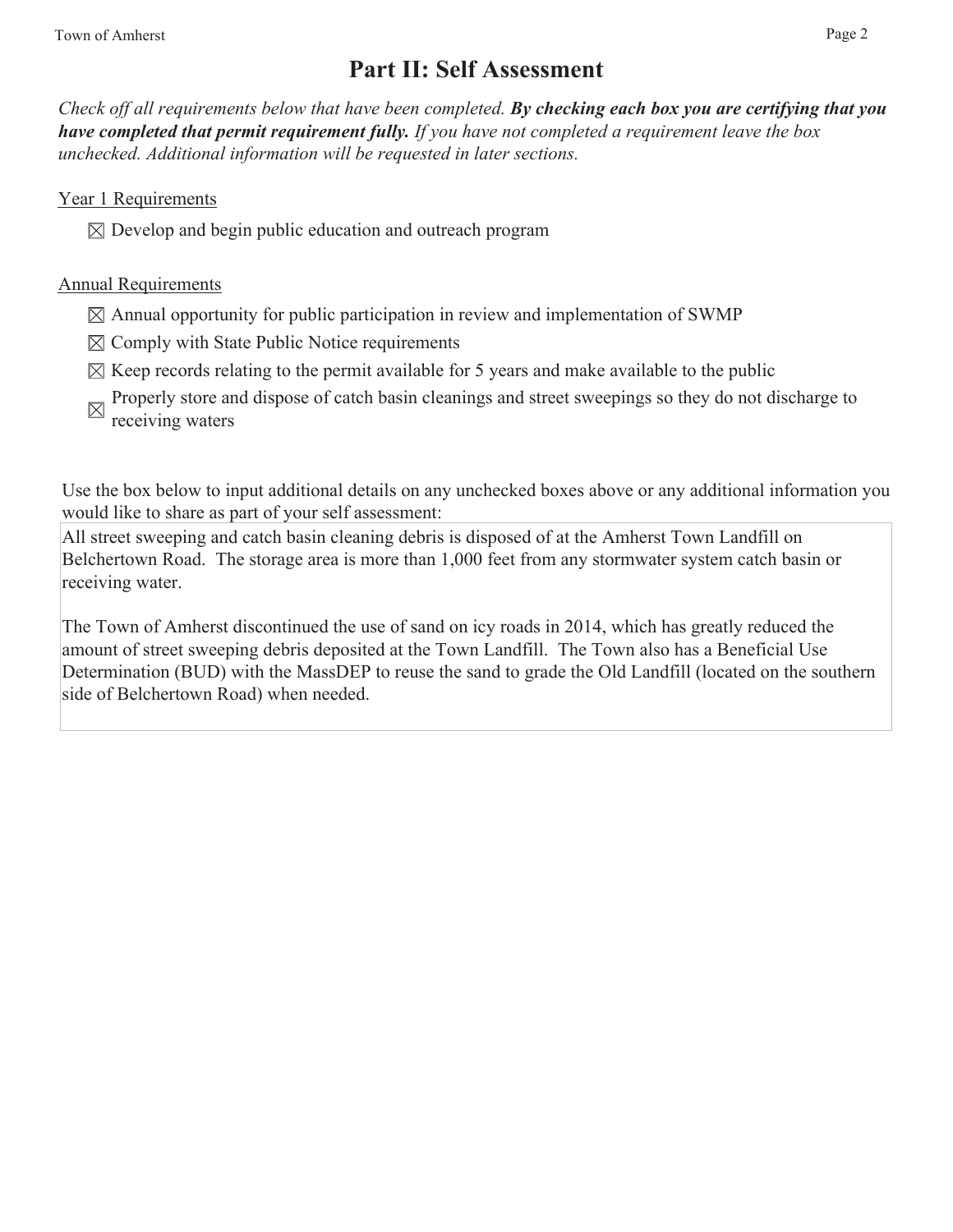Have you made any changes to your lists of receiving waters, outfalls, or impairments since the NOI was submitted?

Yes  $\Box$  No  $\boxtimes$ 

If yes, describe below, including any relevant impairments or TMDLs:

N/A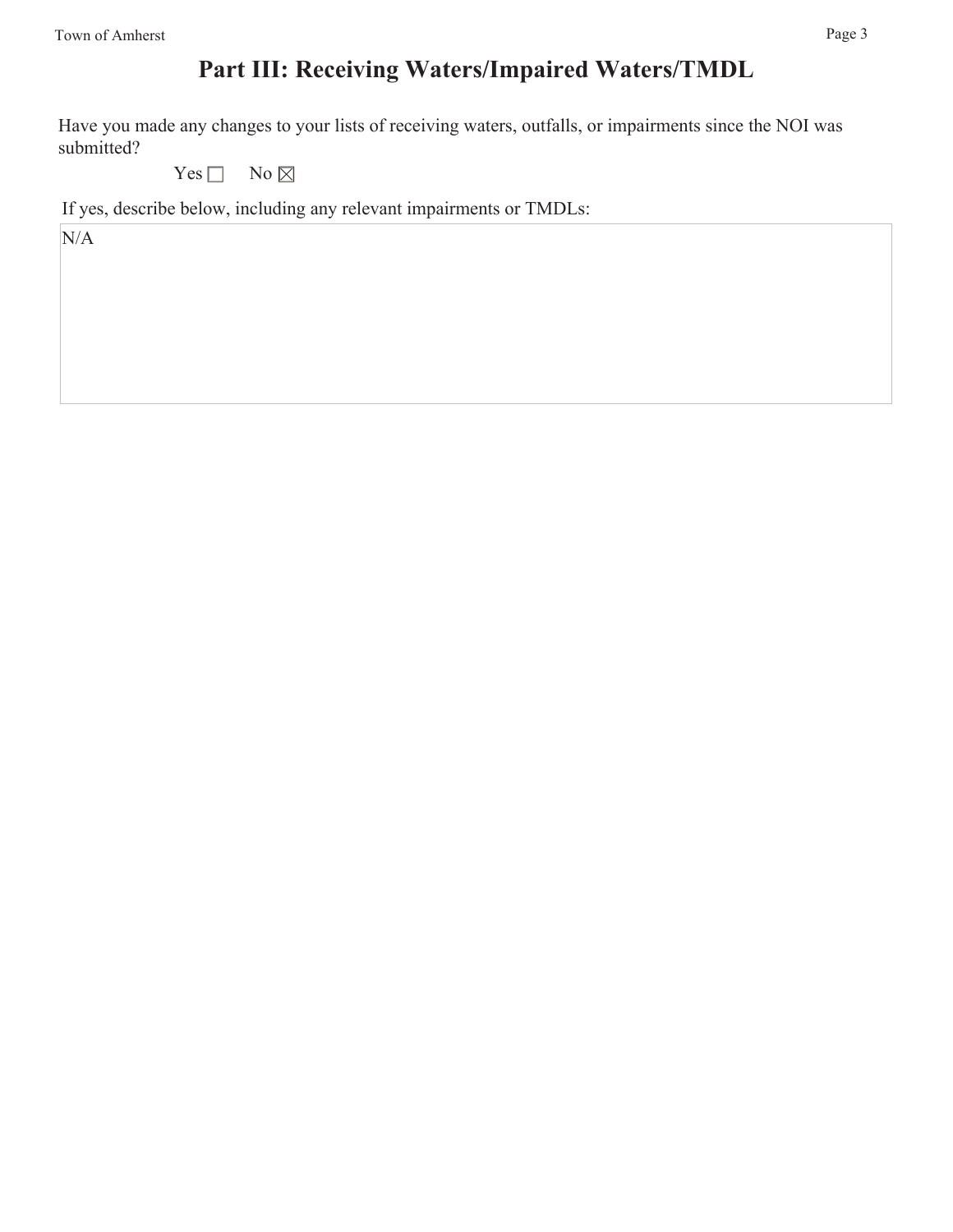## **Part IV: Minimum Control Measures**

Part IV includes some of the metrics that will be required in upcoming annual reports. For this annual report, *these metrics are optional for new permittees; please fill out any of the metrics below that you have started. Then, proceed to Part V.* 

### **MCM1: Public Education**

Number of educational messages completed during the reporting period: 0

*Below, report on the educational messages completed during the first year. For the measurable goal(s) please describe the method/measures used to assess the overall effectiveness of the educational program.*

#### **BMP:[Message name here]**

| Message Description and Distribution Method:                                            |
|-----------------------------------------------------------------------------------------|
| N/A                                                                                     |
| Targeted Audience:                                                                      |
| <b>Responsible Department/Parties:</b>                                                  |
| Measurable Goal(s):                                                                     |
| Message Date(s):                                                                        |
| Appendix F Requirements $\Box$ Appendix H Requirements $\Box$<br>Message Completed for: |
| Was this message different than what was proposed in your NOI? Yes $\Box$ No $\Box$     |
| If yes, describe why the change was made:                                               |
|                                                                                         |
|                                                                                         |
|                                                                                         |

Add an Educational Message

## **MCM2: Public Participation**

Describe the opportunity provided for public involvement in the development of the Stormwater Management Program (SWMP) during the reporting period:

The SWMP is posted on the Town of Amherst website for viewing by the public. A hard copy of the SWMP is located at the Public Works Office for review by the public as well.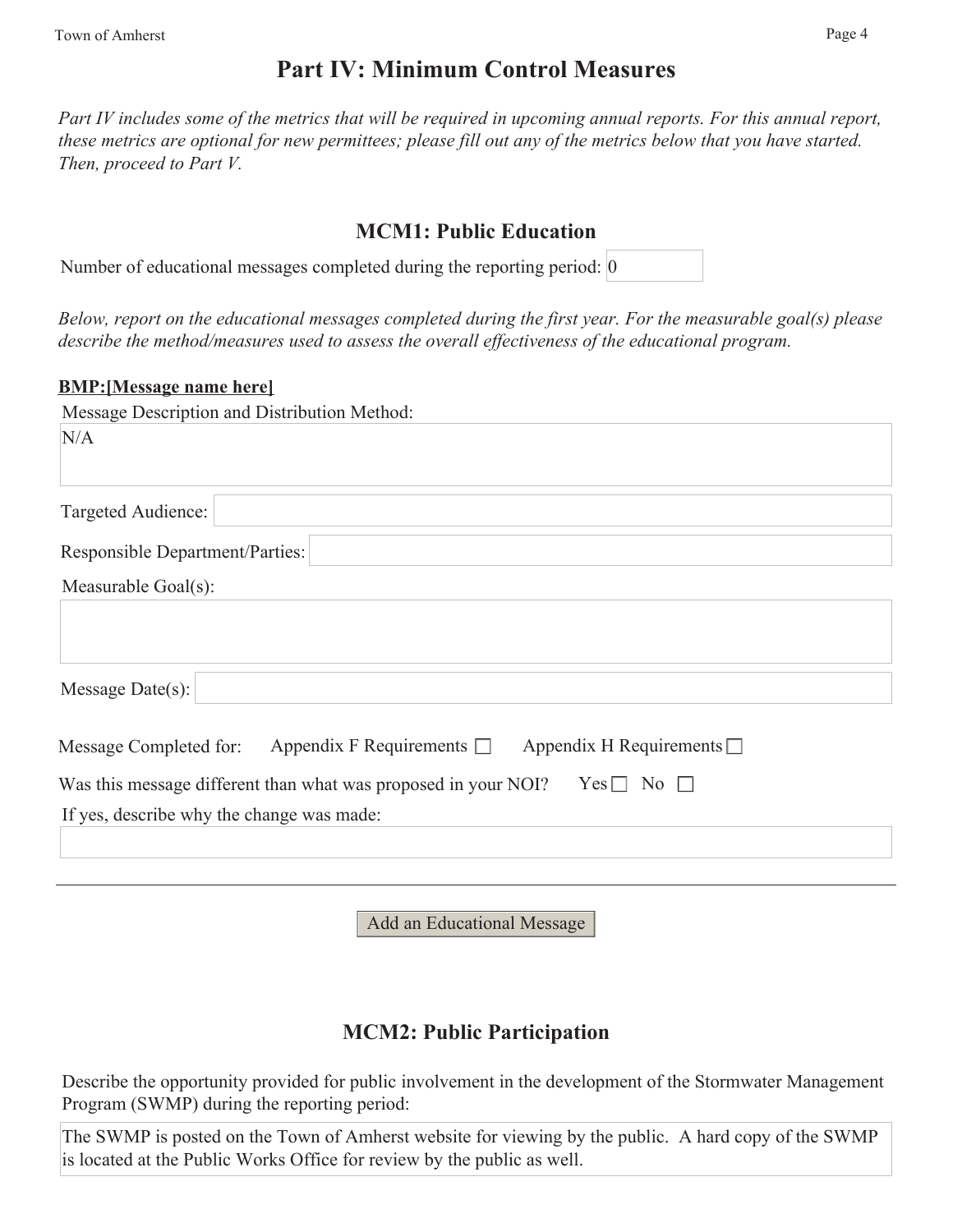Was this opportunity different than what was proposed in your NOI? Yes  $\Box$  No  $\boxtimes$ 

Describe any other public involvement or participation opportunities conducted during the reporting period: The Town of Amherst organized a town-wide cleanup day on May 4, 2019. Residents participated in the cleanup event, along with Town staff and officials, in collecting garbage and debris on roadsides and public property. The Public Works Department picked up the garbage and debris collected during the cleanup event and disposed of it at the Amherst Town Landfill.

### **MCM3: Illicit Discharge Detection and Elimination (IDDE)**

#### **Sanitary Sewer Overflows (SSOs)**

*Below, report on the number of SSOs identified in the MS4 system and removed during this reporting period.*

Number of SSOs identified: N/A

Number of SSOs removed: N/A

*Below, report on the total number of SSOs identified in the MS4 system and removed to date. At a minimum, report SSOs identified since 2013.*

Total number of SSOs identified: TBD

Total number of SSOs removed: TBD

### **MS4 System Mapping**

Describe the status of your MS4 map, including any progress made during the reporting period:

The Town's current MS4 map shows all outfalls in the MS4 regulated area, as well as wetlands and labeled water bodies within Town boundaries.

In addition, Amherst has mapped the majority of its stormwater pipes, catch basins, and drain manholes using the Town's Geographic Information System (GIS) mapping system.

#### **Screening of Outfalls/Interconnections**

*If conducted, please submit any outfall monitoring results from this reporting period. Outfall monitoring results should include the date, outfall/interconnection identifier, location, weather conditions at time of sampling, precipitation in previous 48 hours, field screening parameter results, and results from all analyses.*

 $\circ$  The outfall screening data is attached to the email submission

 $\circ$  The outfall screening data can be found at the following website: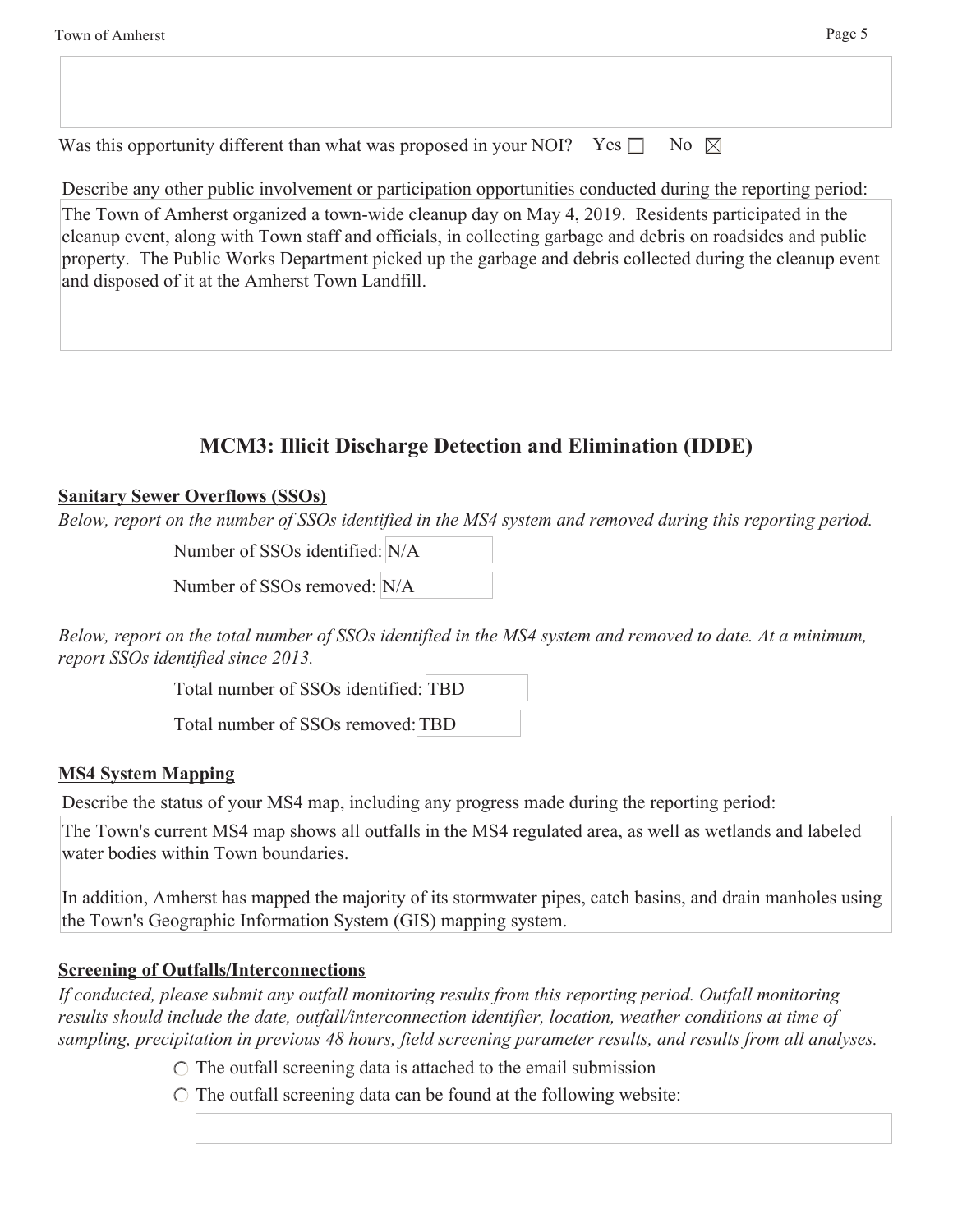*Below, report on the number of outfalls/interconnections screened during this reporting period.*

Number of outfalls screened: 0

*Below, report on the percent of total outfalls/interconnections screened to date.*

Percent of total outfalls screened: 0

#### **Catchment Investigations**

*If conducted, please submit all data collected during this reporting period as part of the dry and wet weather investigations. Also include the presence or absence of System Vulnerability Factors for each catchment.*

 $\circ$  The catchment investigation data is attached to the email submission

 $\circ$  The catchment investigation data can be found at the following website:

*Below, report on the number of catchment investigations completed during this reporting period.*

Number of catchment investigations completed this reporting period: 0

*Below, report on the percent of catchments investigated to date.*

Percent of total catchments investigated: 0

*Optional:* Provide any additional information for clarity regarding the catchment investigations below:

N/A

### **IDDE Progress**

*If illicit discharges were found, please submit a document describing work conducted over this reporting period, and cumulative to date, including location source; description of the discharge; method of discovery; date of discovery; and date of elimination, mitigation, or enforcement OR planned corrective measures and schedule of removal.*

- $\circ$  The illicit discharge removal report is attached to the email submission
- $\circ$  The illicit discharge removal report can be found at the following website:

*Below, report on the number of illicit discharges identified and removed, along with the volume of sewage removed during this reporting period.*

| Number of illicit discharges identified: $\vert 0 \rangle$ |         |
|------------------------------------------------------------|---------|
| Number of illicit discharges removed: $\vert 0 \rangle$    |         |
| Estimated volume of sewage removed: 0                      | [UNITS] |

*Below, report on the total number of illicit discharges identified and removed to date. At a minimum, report on the number of illicit discharges identified and removed since the effective date of the permit.*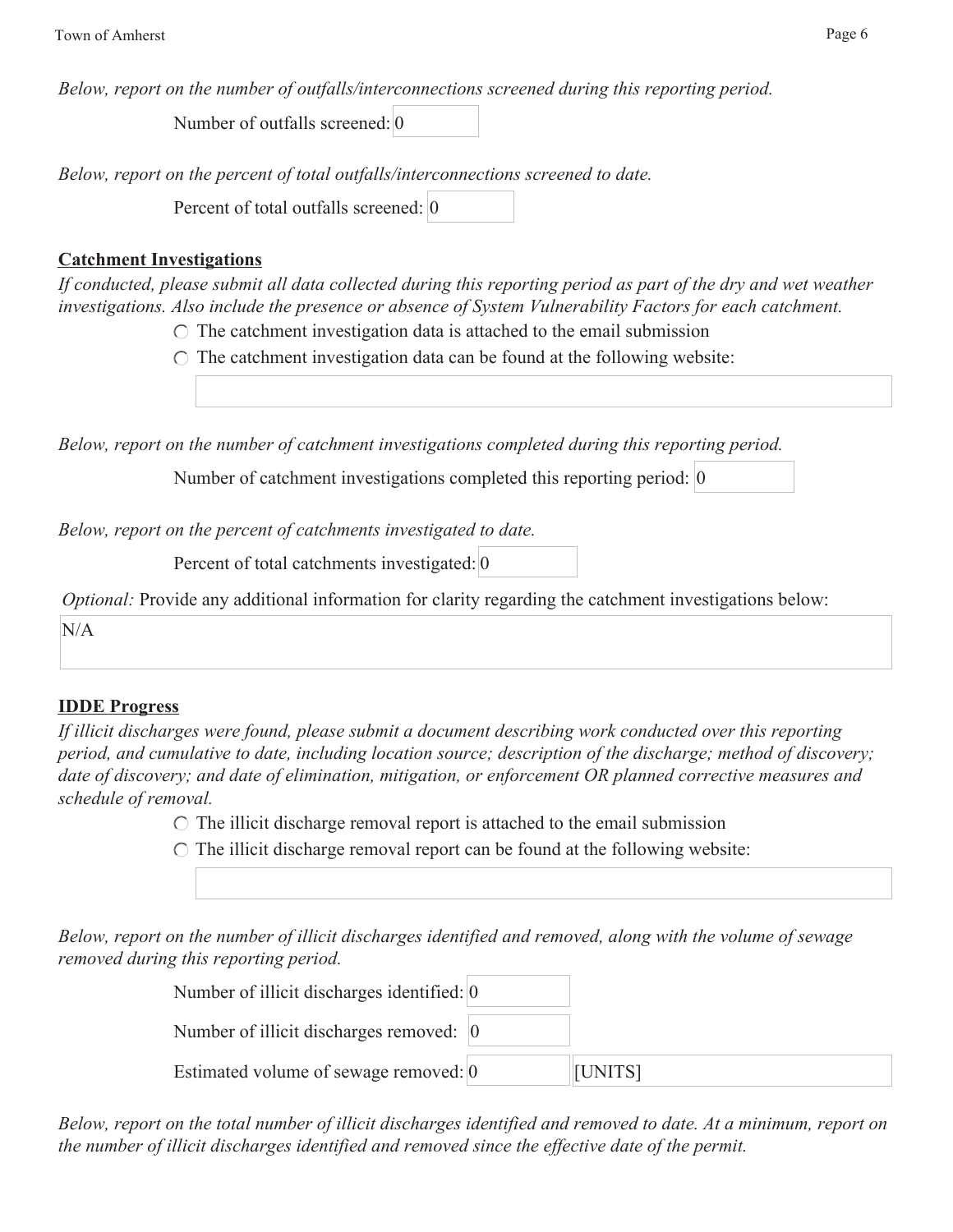Total number of illicit discharges identified: 0

Total number of illicit discharges removed: 0

*Optional:* Provide any additional information for clarity regarding illicit discharges identified, removed, or planned to be removed below:

The Town is in the process of implementing an IDDE bylaw, which the Town plans to adopt by June 2021.

### **Employee Training**

Describe the frequency and type of employee training if conducted during the reporting period:

N/A

## **MCM4: Construction Site Stormwater Runoff Control**

*Below, report on the construction site plan reviews, inspections, and enforcement actions completed during this reporting period.*

Number of site plan reviews completed: 20-30

Number of inspections completed: 100-150

Number of enforcement actions taken: 0

## **MCM5: Post-Construction Stormwater Management in New Development and Redevelopment**

#### **Ordinance Development**

Describe the status of the post-construction ordinance required to be complete in year 2 of the permit term:

A post-construction ordinance has not been completed to date. According to the permit, this ordinance must be completed by new permittees by Year 3 of the permit term.

**As-built Drawings**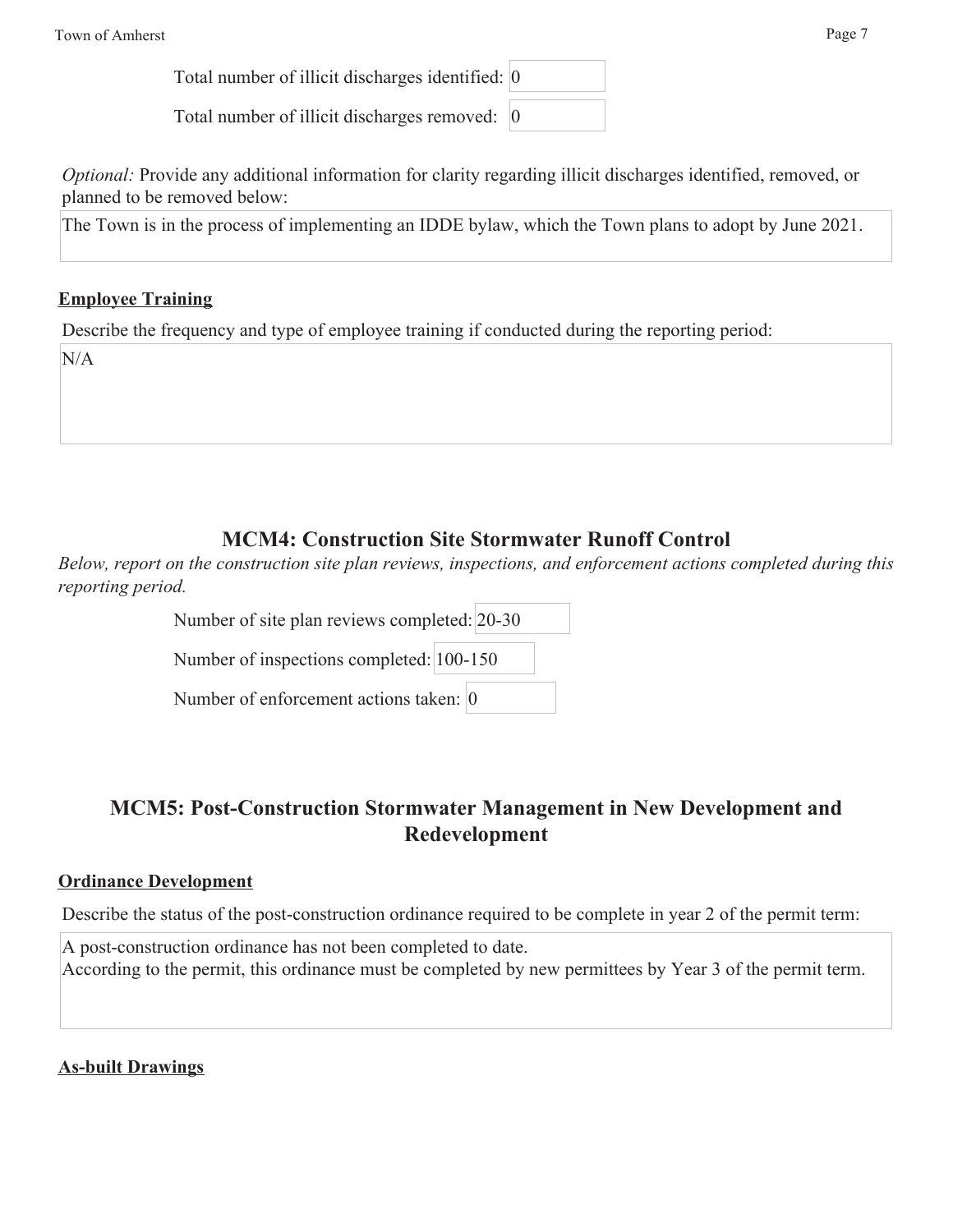Describe the status of the measures the MS4 has utilized to require the submission of as-built drawings and ensure long term operation and maintenance of completed construction sites required to be complete in year 2 of the permit term:

Measures to require submission of as-built drawings have not been completed to date. According to the permit, these measures must be completed by new permittees by Year 4 of the permit term.

#### **Street Design and Parking Lots Report**

Describe the status of the street design and parking lots assessment due in year 4 of the permit term, including any planned or completed changes to local regulations and guidelines:

This assessment has not been started to date.

### **Green Infrastructure Report**

Describe the status of the green infrastructure report due in year 4 of the permit term, including the findings and progress towards making the practice allowable:

This report has not been started to date.

### **Retrofit Properties Inventory**

Describe the status of the inventory, due in year 4 of the permit term, of permittee-owned properties that could be modified or retrofitted with BMPs to mitigate impervious areas and report on any properties that have been modified or retrofitted:

This inventory has not been compiled to date.

## **MCM6: Good Housekeeping**

### **Catch Basin Cleaning**

Describe the status of the catch basin cleaning optimization plan:

A written catch basin cleaning optimization plan/schedule has not been drafted to date.

*If complete, attach the catch basin cleaning optimization plan or the schedule to gather information to develop the optimization plan:*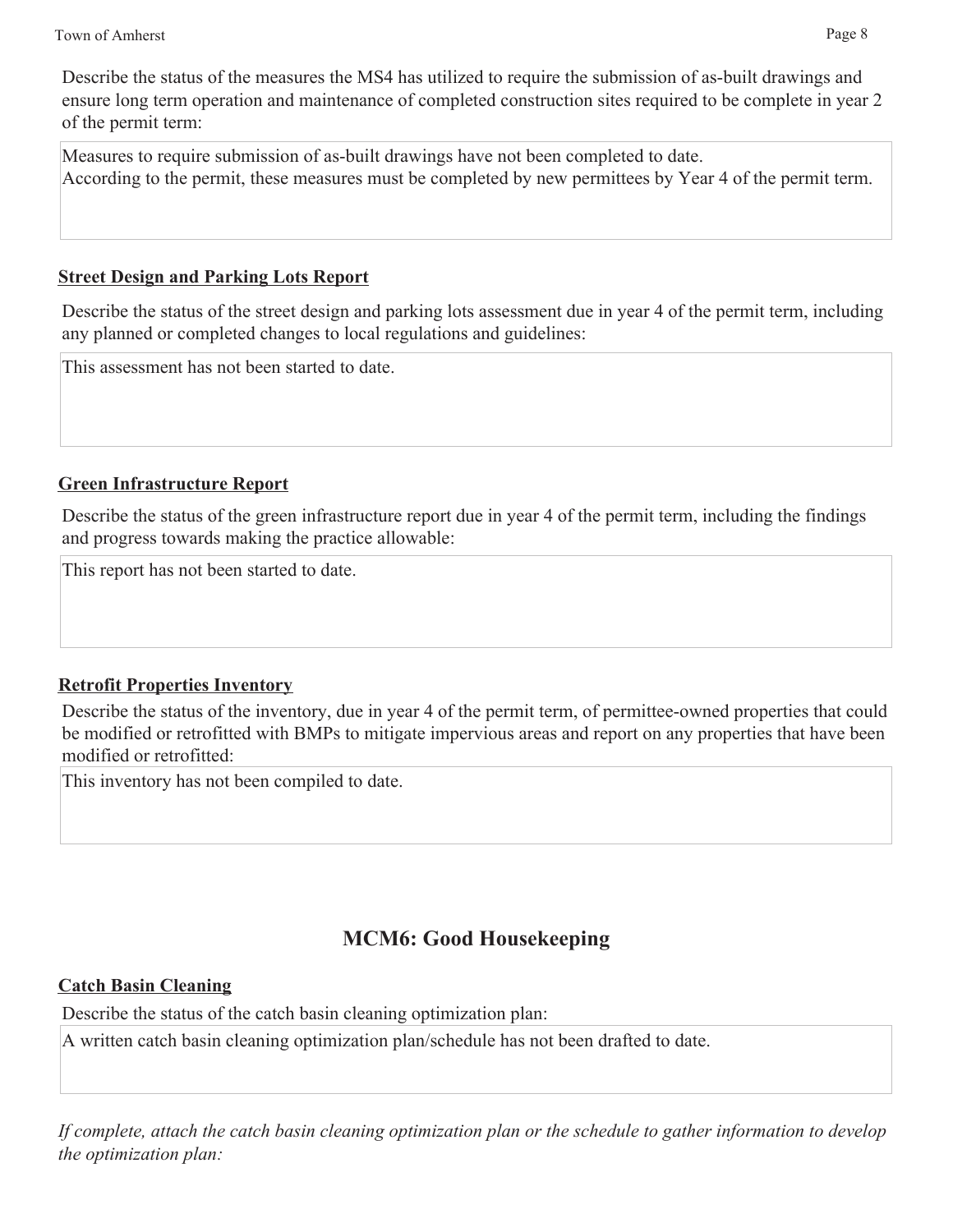Town of Amherst Page 9

- $\circ$  The catch basin cleaning optimization plan or schedule is attached to the email submission
- The catch basin cleaning optimization plan or schedule can be found at the following  $\subset$ website:

*Below, report on the number of catch basins inspected and cleaned, along with the total volume of material removed from the catch basins during this reporting period.*

Number of catch basins inspected: 160

Number of catch basins cleaned: 160

Total volume or mass of material removed from all catch basins: Unknown [UNITS]

*Below, report on the total number of catch basins in the MS4 system, if known.*

Total number of catch basins: TBD

#### *If applicable:*

Report on the actions taken if a catch basin sump is more than 50% full during two consecutive routine inspections/cleaning events:

N/A

### **Street Sweeping**

Describe the status of the written procedures for sweeping streets and municipal-owned lots:

Written procedures for street sweeping have not been completed to date. The Town currently sweeps all roadways and parking lots annually and the downtown area more regularly.

*Report on street sweeping completed during the reporting period using one of the three metrics below.*

| $\odot$ Number of miles cleaned: 270  |                |
|---------------------------------------|----------------|
| $\circ$ Volume of material removed: 0 | <b>[UNITS]</b> |
| $\circ$ Weight of material removed: 0 | [UNITS]        |

### *If applicable:*

For rural uncurbed roadways with no catch basins, describe the progress of the inspection, documentation, and targeted sweeping plan:

N/A

#### **Winter Road Maintenance**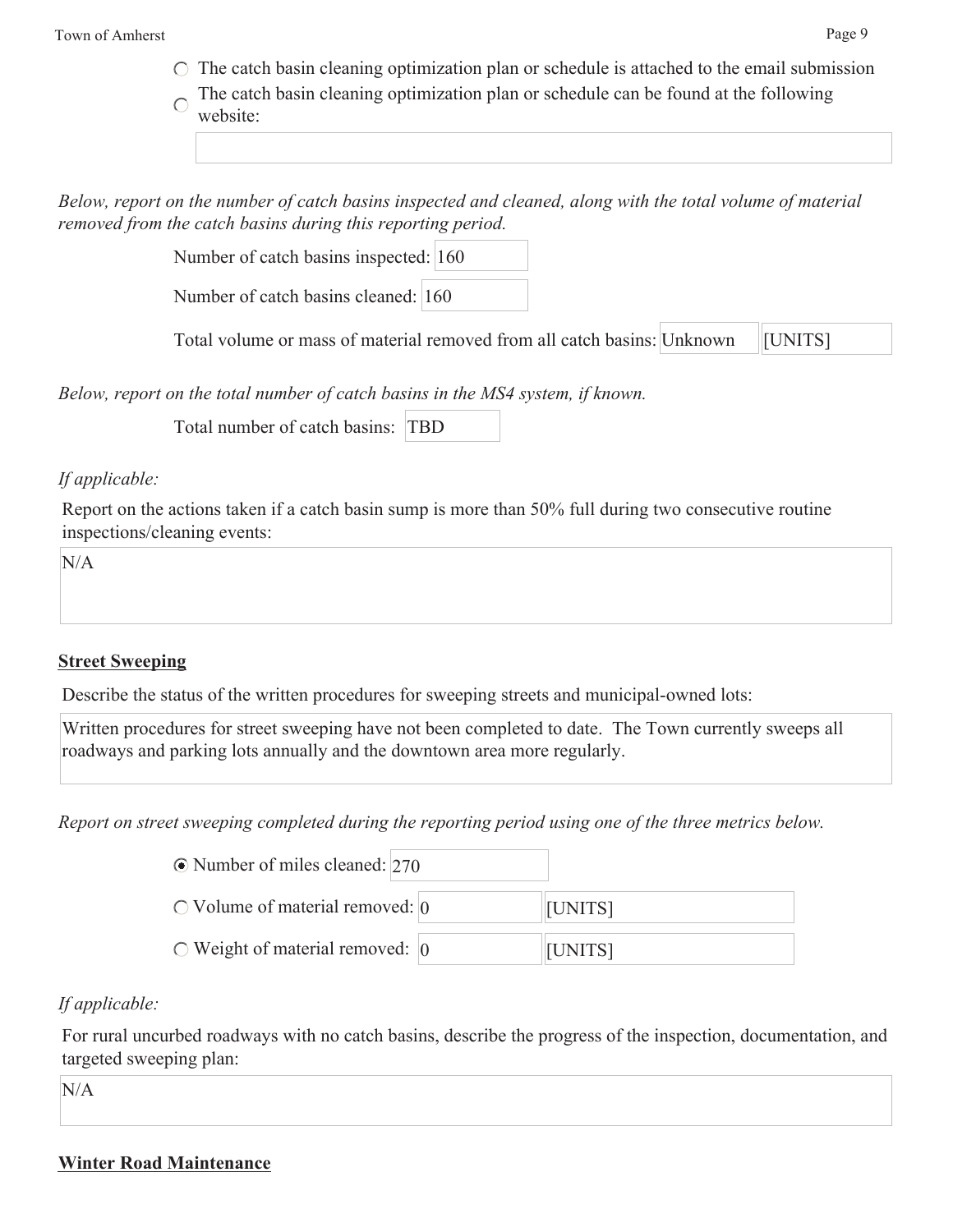Describe the status of the written procedures for winter road maintenance including the storage of salt and sand:

Written procedures for winter road maintenance have not been completed to date.

#### **Inventory of Permittee-Owned Properties**

Describe the status of the inventory, due in year 2 of the permit term, of permittee-owned properties, including parks and open spaces, buildings and facilities, and vehicles and equipment, and include any updates:

The inventory of permittee-owned properties has not been started to date. According to the permit, this inventory must be completed by new permittees by Year 4 of the permit term.

## **O&M Procedures for Parks and Open Spaces, Buildings and Facilities, and Vehicles and Equipment**

Describe the status of the operation and maintenance procedures, due in year 2 of the permit term, of permittee-owned properties (parks and open spaces, buildings and facilities, vehicles and equipment) and include maintenance activities associated with each:

Operation and maintenance procedures have not been started to date. According to the permit, these procedures must be completed by new permittees by Year 4 of the permit term.

## **Stormwater Pollution Prevention Plan (SWPPP)**

Describe the status of any SWPPP, due in year 2 of the permit term, for permittee-owned or operated facilities including maintenance garages, public works yards, transfer stations, and other waste handling facilities where pollutants are exposed to stormwater:

Stormwater Pollution Prevention Plans have not been started to date. According to the permit, SWPPPs must be completed by new permittees by Year 4 of the permit term.

*Below, report on the number of site inspections for facilities that require a SWPPP completed during this reporting period.*

Number of site inspections completed: 0

Describe any corrective actions taken at a facility with a SWPPP:

 $N/A$ 

**O&M Procedures for Stormwater Treatment Structures**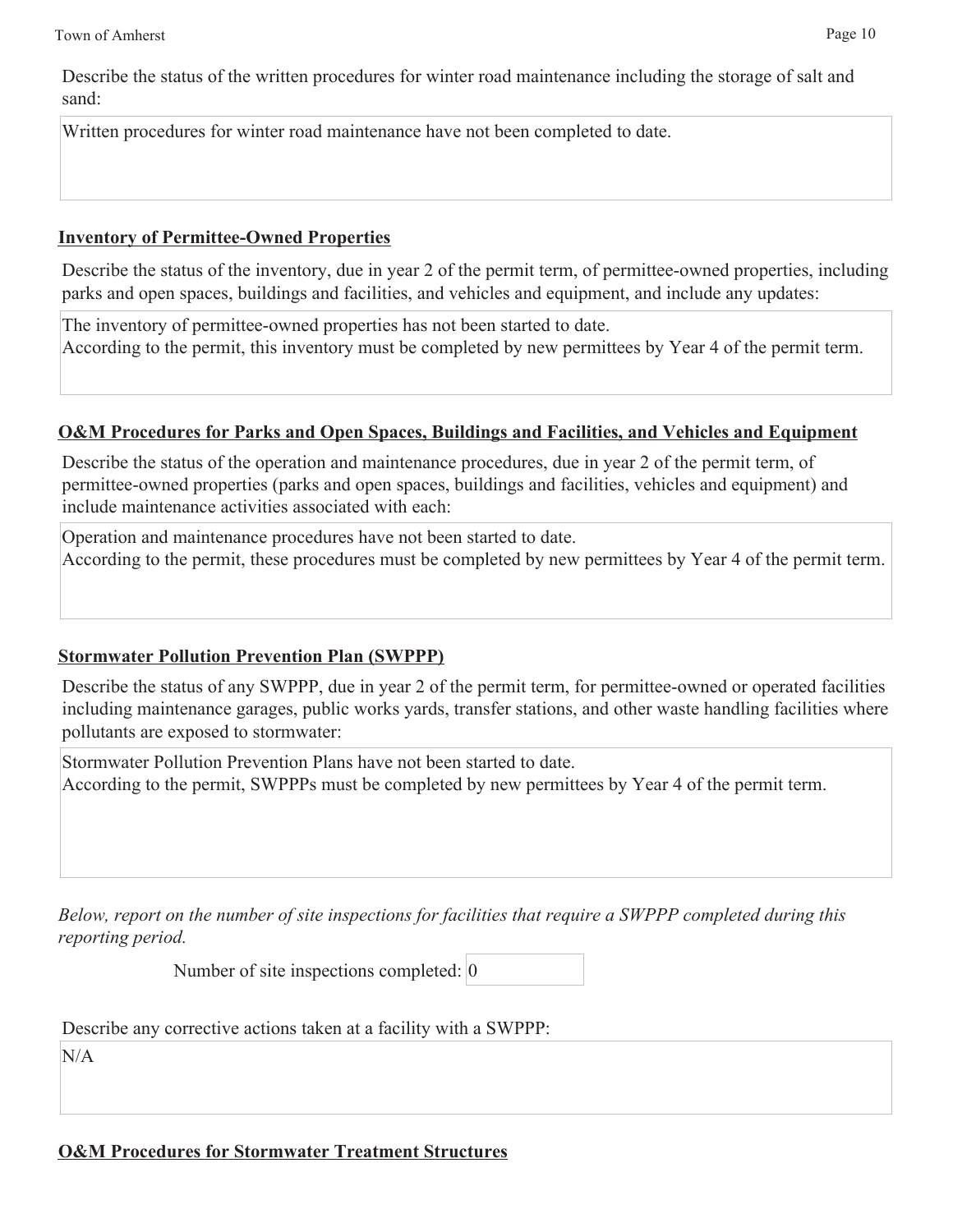Describe the status of the written procedure for stormwater treatment structure maintenance:

Written procedures for stormwater treatment structure maintenance have not been started to date.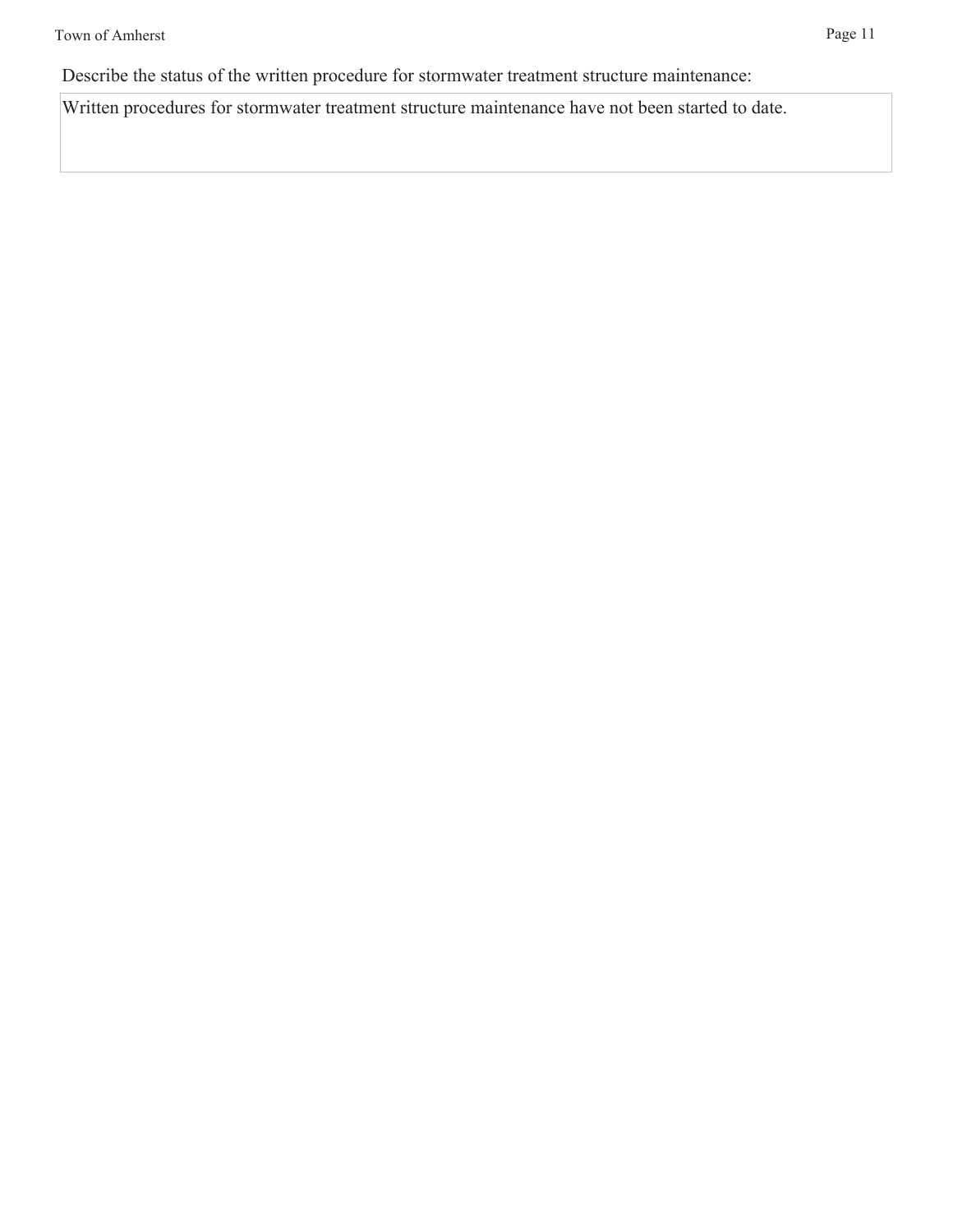## **Part V: Additional Information**

#### **Monitoring or Study Results**

*Results from any other stormwater or receiving water quality monitoring or studies conducted during the reporting period not otherwise mentioned above, where the data is being used to inform permit compliance or permit effectiveness must be attached.*

Not applicable

The results from additional reports or studies are attached to the email submission

 $\bigcirc$  The results from additional reports or studies can be found at the following website(s):

If such monitoring or studies were conducted on your behalf or if monitoring or studies conducted by other entities were reported to you, a brief description of the type of information gathered or received shall be described below:

 $N/A$ 

### **Additional Informatio**n

*Optional:* Enter any additional information relevant to your stormwater management program implementation during the reporting period. Include any BMP modifications made by the MS4 if not already discussed above:

N/A

### **Activities Planned for Next Reporting Period**

Please confirm that your SWMP has been, or will be, updated to comply with all applicable permit requirements including but not limited to the year 2 requirements summarized below. (Note: impaired waters and TMDL requirements are not listed below)

Yes, I agree  $\boxtimes$ 

#### Annual Requirements

- Annual report submitted and available to the public
- Annual opportunity for public participation in review and implementation of SWMP
- Keep records relating to the permit available for 5 years and make available to the public
- Properly store and dispose of catch basin cleanings and street sweepings so they do not discharge to receiving waters
- Continue public education and outreach program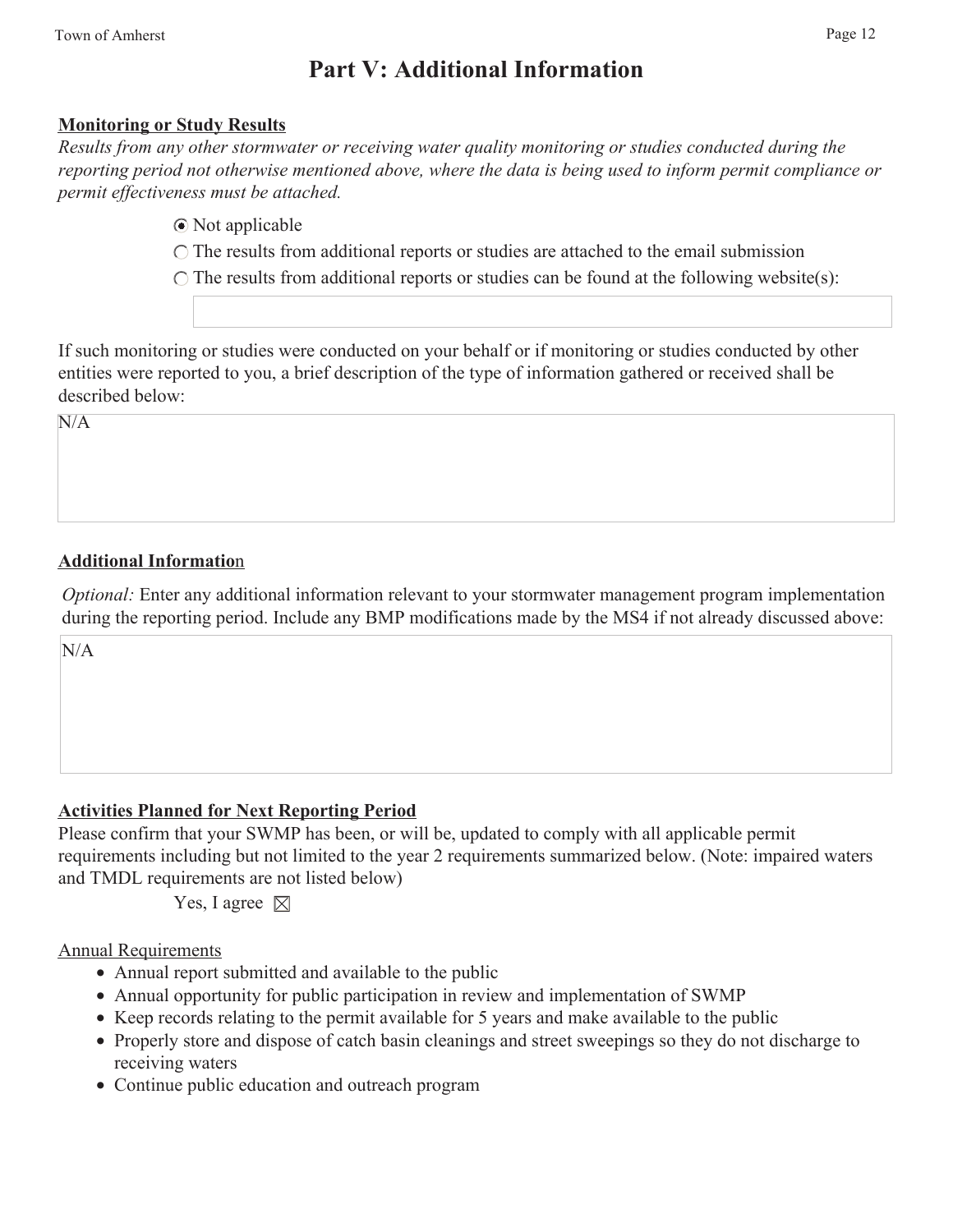Provide any additional details on activities planned for permit year 2 below:

- Begin public education efforts.

- Research and purchase videos regarding proper stormwater management practices and standard operating procedures for residents, business & institutions, and industrial facilities and allow for public viewing of videos.

- Provide stormwater management announcement on Town website directed towards developers & contractors. - Catch basin stenciling program with local schools or scout group.
- Update wetlands bylaws to incorporate more stringent environmental controls requirements.
- Annual Town Cleanup Day in May 2020.

- Source to Sea Cleanup for the Fort River scheduled for September 28, 2019.

- Create and distribute public education pamphlets regarding pet waste and septic system maintenance.

- Provide seasonal announcements on the Town's stormwater webpage regarding proper disposal of leaf litter, grass clippings, and pet waste.

- Begin working on stormwater by laws and procedures in conjunction with the MS4 General Permit requirements.